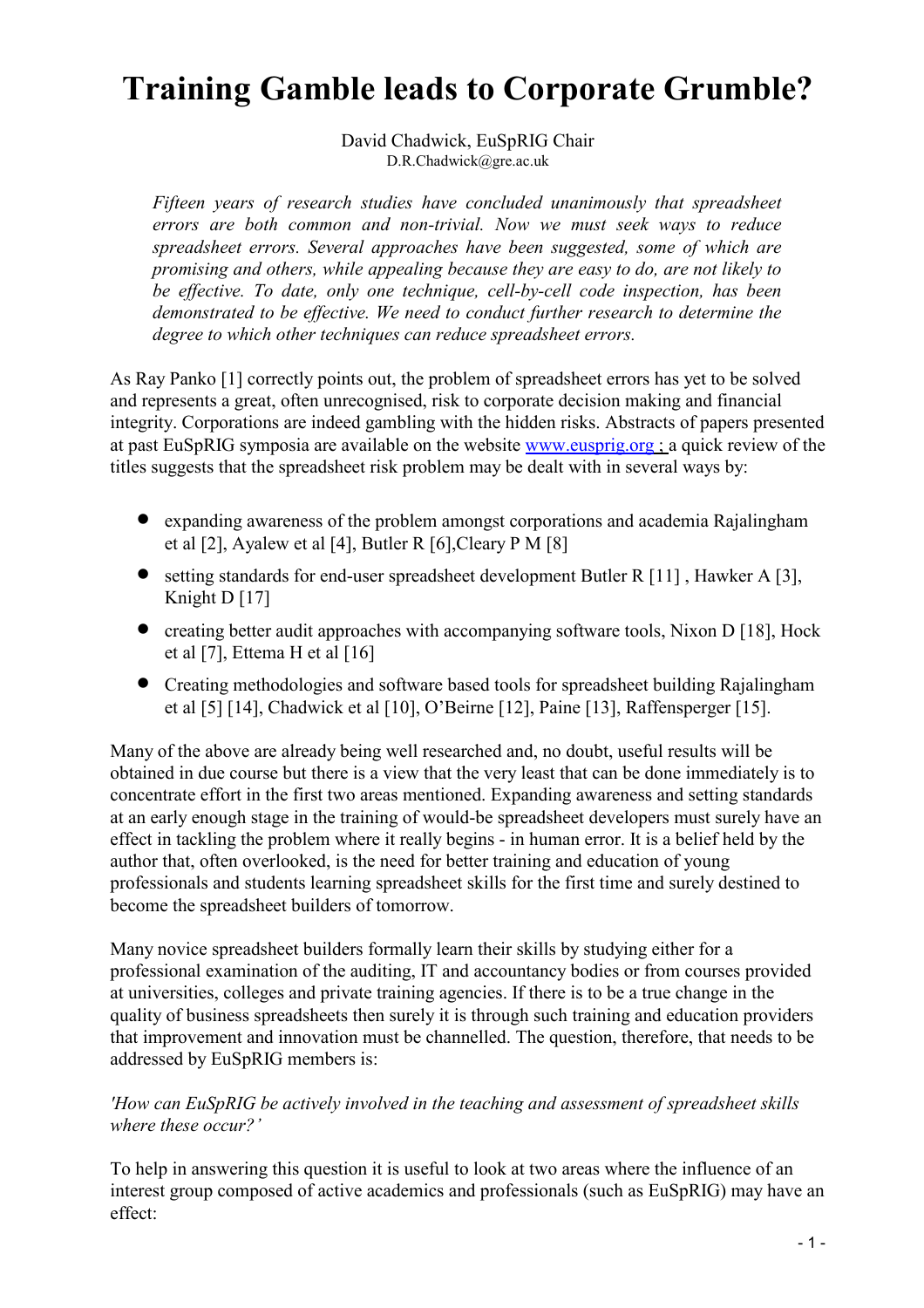- the syllabi of professional examinations and coverage of spreadsheet risk,
- the curricula of higher education courses and coverage of spreadsheet risk.

# 1.0 Professional Examinations And Their Coverage Of Spreadsheet Risk

## 1.1 Professional Examinations

In the UK, there are several bodies either directly involved in the teaching and assessment of spreadsheet skills through their own professional studies or indirectly involved in the validating and influencing of syllabi of other educational providers. For instance, the ICAEW (Institute of Chartered Accountants England and Wales) is the main body influencing standards of assessment for accountants, the BCS (British Computer Society) is involved in setting its own examinations or in validating courses run at universities for IT professionals. So, too, the Institute of Internal Auditors (IIA) operates its own examinations for computer auditors. In terms of gaining a professional qualification in computer auditing and risk management there are probably two main avenues: the Certificate in Information Systems Auditing (CISA) and the Qualification in Computer Auditing (QiCA). Their approach to the development of skills differs. CISA appears suited primarily to those who have already gained some working knowledge by virtue of having done the practitioner job for some time. It results in a multiple-choice test which basically examines the applicant's in-depth knowledge of practical scenarios. It is therefore not suited to a beginner who has no or relatively limited personal experience. The QiCA, however, from the Institute of Internal Auditors, is comprised of two papers at different levels; the lower level paper is based upon learning from written texts and is more suited to the true novice, the practitioner with little experience or the student at university who both need to grasp fundamentals. The paper at the higher level deals with practical scenarios and is more appropriate for the experienced practitioner.

# 1.2 Training Curricula And Coverage Of Spreadsheet Risk

Neither the syllabus for CISA nor that for QiCA adequately cover the treatment of spreadsheet risks. A standard text used for teaching Computer auditing in the UK has one paragraph of four lines devoted to spreadsheet errors:

'Users of spreadsheets and database packages are necessarily immune from errors. 9%ile it is true that such packages provide a safe processing environment within which it is difficult if not impossible to make undetected or obscure input and output errors, it is still possible to make errors in logic. In fact, such errors maybe more difficult to detect than they would have been if a procedural programming language had been employed... This may be the case if a very large spread sheet is generated, so that only small parts of it can be viewed on screen at any one time... Chambers A.D and Court LM [9]

The third line admits that the problem for spreadsheets may be even worse than for normal software particularly with logical errors. Despite this, there is no literature on how to prevent errors nor on how to conduct a spreadsheet audit.

Perhaps this is where EuSpRIG has a role to play. Now established as the world's foremost action group on spreadsheet risks isn't it about time that EuSpRIG set itself up as a standards making body, a pressure group to encourage the professional bodies to incorporate spreadsheet audit in their examinations

# 2.0 Higher Education Courses And Their Coverage Of Spreadsheet Risk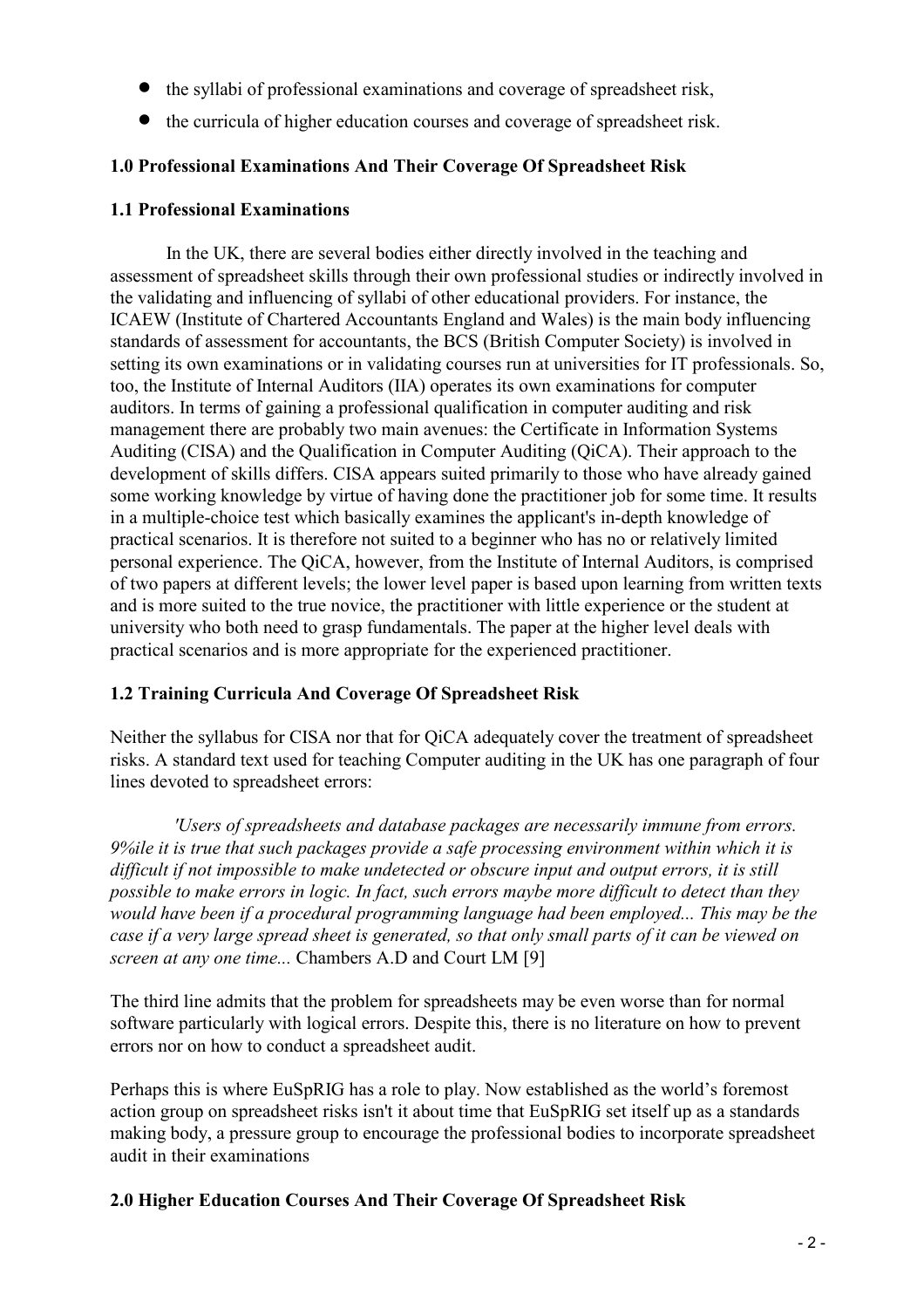# 2.1 Universities Providing Courses Recognised By Professional Bodies

The professional bodies themselves provide distance learning courses or other arrangements for study but there are several universities around the UK who offer courses preparing students either to sit for the professional audit examinations directly or to gain exemption from the same by passing other recognised courses. City Business School, Guild Hall University, University of Central England and Sheffield Hallam University are but a few of those that provide courses preparing candidates to sit the two papers of the IIA's Qualification in Computer Auditing.

Other UK universities, such as Southampton Institute and University of Greenwich, take a different approach. They have applied to the IIA for recognition of their existing undergraduate computing courses covering auditing material at the lower level of the QiCA syllabus and requesting that these courses be recognised as equivalent to the IIA's own professional exam. At the University of Greenwich the HA has permitted students passing two particular undergraduate courses to apply for exemption from HA studies at the lower level, an arrangement has been extremely beneficial for the teaching of computer auditing at the university.

# 2.2 Spreadsheet Teaching At Universities

There is no doubt that spreadsheet teaching at universities suffers from an image problem:

- spreadsheets are seen as trivial encompassing simple accounting models,
- the packages are easy to learn therefore the intellectual content is limited,
- students learn basic skills prior to university and have developed bad habits.

But perhaps the major problem is that of convincing academics that spreadsheet teaching requires a complete re-think involving not only changes in teaching content but also changes in teaching method perhaps accompanied by the development of a research ethos to find appropriate and innovative solutions.

# 2.3 Encouraging A Research Ethos

Possible benefits of developing a research ethos are shown below (Fig.1).



Fig. 1 Rationale For Developing A Research Ethos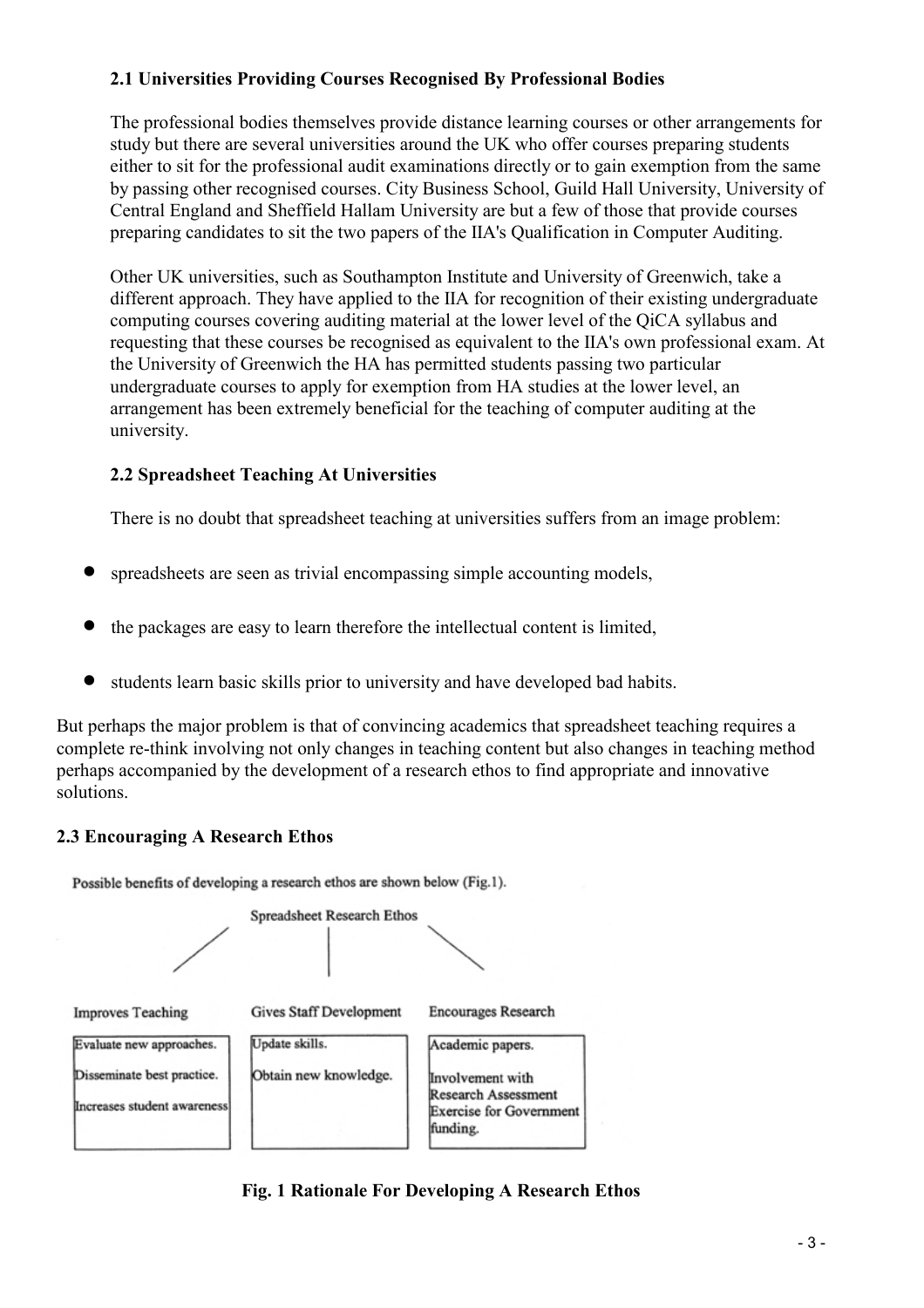The rationale for developing a spreadsheet research ethos is that it encourages a Research-Teaching Feedback Loop (Fig.2). Immediate improvements occur in feedback from research to classroom and feedback from classroom to research with the overall effect being an improvement in both research and teaching leading to an improvement in student learning.



Fig 2: Research-Teaching Feedback Loop

The above approach necessitates a close liaison between teaching and research which in many universities tend to operate independently of each other. What is required is an approach whereby the teachers and the researchers work together to improve both the taught content (i.e. syllabus, the actual substance of imparted knowledge) and also the teaching method (i.e. types of materials, teaching style, organization of the student cohort).

# 2.4 Integrating Research And Teaching

Recent research has highlighted the high incidence of errors in spreadsheet models used in industry. In an attempt to reduce the incidence of such errors, a teaching approach has been devised which aids students to reduce their likelihood of making common errors during development. The approach comprises of spreadsheet checking methods based on the commonly accepted educational paradigms of peer assessment and self - assessment. However, these paradigms are here based upon practical techniques commonly used by the internal audit junction such as peer audit and control and risk self assessment. The result of this symbiosis between educational assessment and professional audit is a method that educates students in a set of structured, transferable skills for spreadsheet error checking which are useful for increasing error-awareness in the classroom and for reducing business risk in the workplace

Chadwick D, Sue R [10]

RESEARCH RE TEACHING CONTENT

Spreadsheet Building Methodology

Spreadsheet Auditing

# RESEARCH RE TEACHING METHOD

Peer & Self Assessment in Spreadsheet Building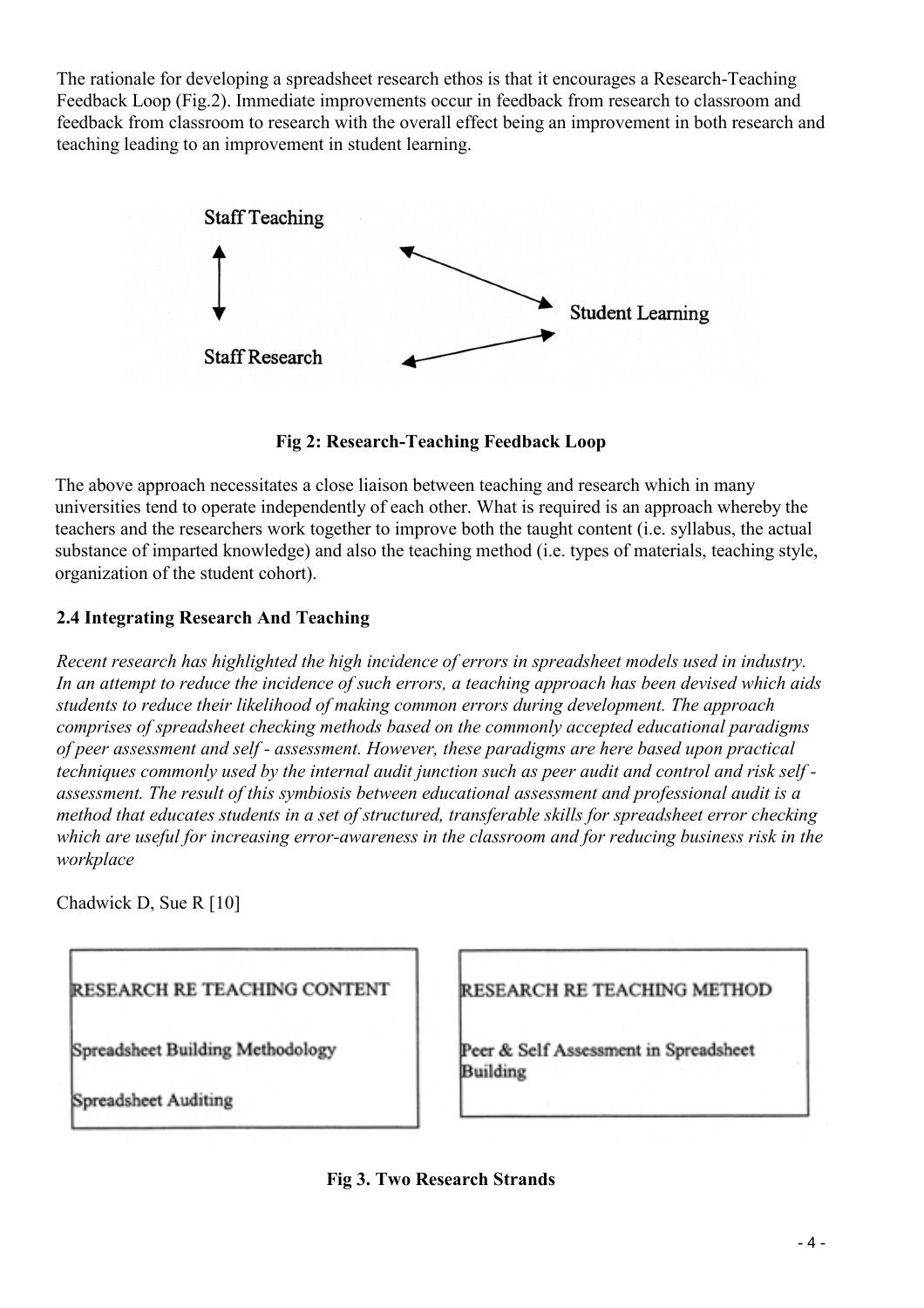The University of Greenwich has developed its own model (Fig.3) on integrating teaching content and teaching method and also on integrating educational research with formal software engineering research with regard to spreadsheet risks (Fig. 4). In the latter there is classroom observation of students and the errors they produce whilst building spreadsheets. These findings are fed into the formal software engineering research process which is currently working on a software engineering methodology for developing spreadsheets as pieces of software. As the formal research progresses so it spins off new classroom techniques which are tried and tested and feedback given to the formal research. The classroom experience itself produces valuable findings for formal research within the arena of education.



Fig 4: The University of Greenwich model showing integration of educational and software engineering research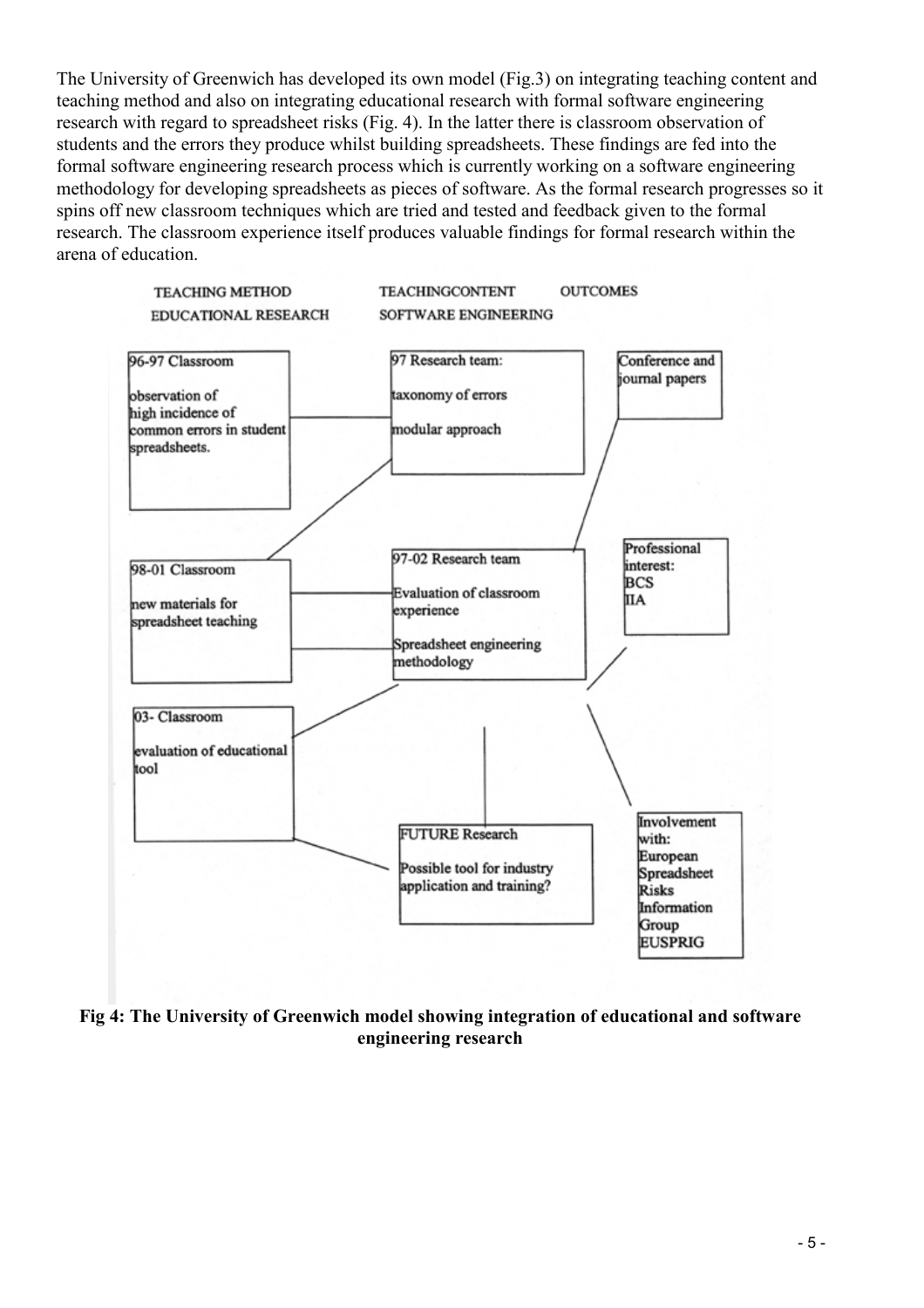# 3.0 The Importance of Standards In Training Regimes

So far we have addressed the methods of training offered by professional bodies and educational institutions. It is necessary now to look at what needs to be taught and the question of providing standards. Standards concerning spreadsheet development and audit are very important because without them, nobody would be clear just exactly what needs to be taught and how it is to be assessed. This topic generally needs more thought and debate than was possible in the preparation of this paper but suffice it to say that the matter has been brought to the attention of EuSpRIG delegates by Ray Butler at the Amsterdam symposium.

One of the problems reported by researchers and auditors in the field of spreadsheet risks is that of getting and keeping management's attention to the problem. Since 1996, the Information Systems Audit & Control Foundation and the IT Governance Institute have published CobiT ® which brings mainstream IT control issues into the corporate governance arena. This paper illustrates how spreadsheet risk and control issues can be mapped onto the CobiT framework and thus brought to managers' attention in a familiar format. Butler R [11]

There is a need for the widespread promotion and eventual adoption of sound spreadsheet building and spreadsheet auditing standards. From a look at the training and teaching curricula of academia and higher education, there appears to be no attempt to present students with working standards for spreadsheet developments nor even an acknowledgement that such may be required. It seems pertinent therefore that EuSpRIG should approach these bodies and suggest that firstly, more emphasis be placed upon spreadsheet errors and that secondly, good practice techniques be promoted wherever possible. In due course perhaps EuSpRIG itself could suggest tried and tested guidelines of its own. The CobiT framework seems a useful starting point for EuSpRIG endeavours in this area.

# 4.0 How can EuSpRIG Be Involved In Education and Training?

Finally, let us consider where EuSpRIG can go from here. As an interest group composed of professional and academic contacts and with worldwide affiliations it may be able to play a decisive role in encouraging educational agencies to change their approach to spreadsheet skills training, education and assessment. At a minimum and with little effort initially EuSpRIG could be become more involved with:

- promoting a greater emphasis to be placed upon spreadsheet teaching,
- promoting research through encouragement of participation in EuSpRIG,
- using its influence to seek funds for research-active EuSpRIG members.

#### 5.0 Conclusions

The crux of this paper has been to look at perhaps the most straightforward and immediate ways in which EuSpRIG can grow and contribute directly to the problem of spreadsheet risks.

EuSpRIG has a role to play:

- in the development of syllabi in professional studies,
- in curriculum development and research in higher education,
- in the creation and promotion of spreadsheet building and auditing standards.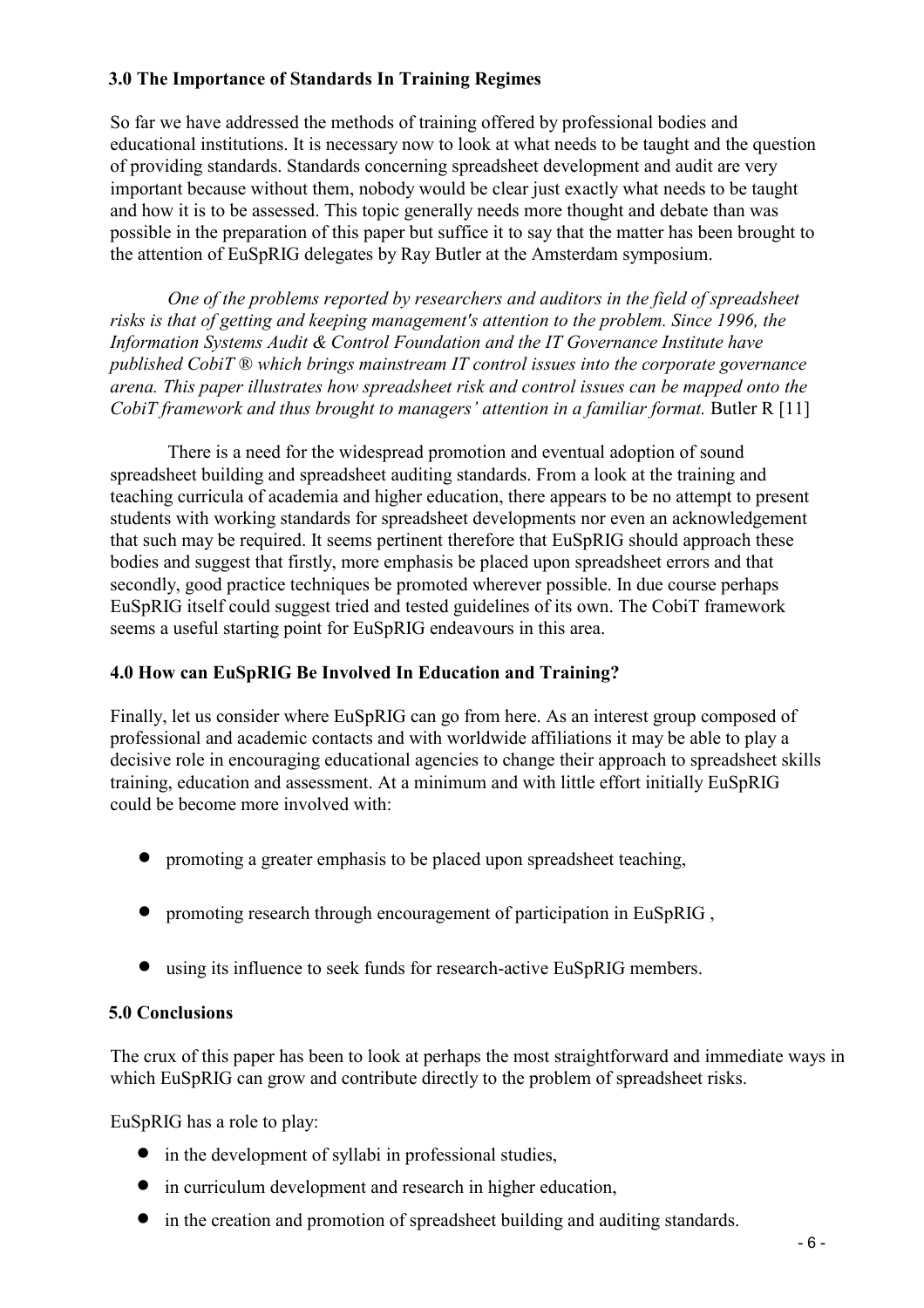## 6.0 References

[1] Spreadsheet Errors: What We Know. What We Think We Can Do.

Panko R Proceedings of 1<sup>st</sup> International Symposium on Spreadsheet Risks, EUSPRIG2000, Greenwich, UK, July 2000. http://arxiv.org/abs/0802.3457

## [2] Classification of Spreadsheet Errors

Rajalingham K, Chadwick D, Knight B: Proceedings of  $1<sup>st</sup>$  International Symposium on Spreadsheet Risks, EUSPRIG2000, Greenwich, UK, July 2000. http://arxiv.org/abs/0805.4224

#### [3] Building Financial Accuracy into Spreadsheets

Hawker A: Proceedings of 1<sup>st</sup> International Symposium on Spreadsheet Risks, EUSPRIG2000, Greenwich, UK, July 2000. http://arxiv.org/abs/0805.4219

## [4] Detecting Errors in Spreadsheets

Ayalew Y, Clermont M, Mittermeir R: Proceedings of 1<sup>st</sup> International Symposium on Spreadsheet Risks, EUSPRIG2000, Greenwich, UK, July 2000. http://arxiv.org/abs/0805.1740

[5] A Structured Methodology for Spreadsheet Modelling.

Rajalingham K, Chadwick D, Knight B; Proceedings of  $1<sup>st</sup>$  International Symposium on Spreadsheet Risks, EUSPRIG2000, Greenwich, UK, July 2000. http://arxiv.org/abs/0805.4218

[6] Risk Assessment for Spreadsheet Developments

Butler R (HM Customs and Excise) Proceedings of 1<sup>st</sup> International Symposium on Spreadsheet Risks, EUSPRIG2000, Greenwich, UK, July 2000. http://arxiv.org/abs/0805.4236

#### [7] Visual Checking Of Spreadsheets

Chan H Q Chen Y: Proceedings of  $1<sup>st</sup>$  International Symposium on Spreadsheet Risks, EUSPRIG2000, Greenwich, UK, July 2000. http://arxiv.org/abs/0805.2189

[8] How Important Are Spreadsheets To Organisations?

Cleary P M: Proceedings of 1<sup>st</sup> International Symposium on Spreadsheet Risks, EUSPRIG2000, Greenwich, UK, July 2000

#### [9] Computer Auditing

Chambers A.D and Court LM (1994) Computer Auditing 3rd Edition. Pitman.

[10] Teaching Spreadsheet Development Using Peer Audit and Self-Audit Methods for Reducing Errors

Chadwick D., Sue R.: Proceedings of  $2<sup>nd</sup>$  International Symposium on Spreadsheet Risks, EUSPRIG2001, Amsterdam, Holland, July 2001. http://arxiv.org/abs/0801.1514